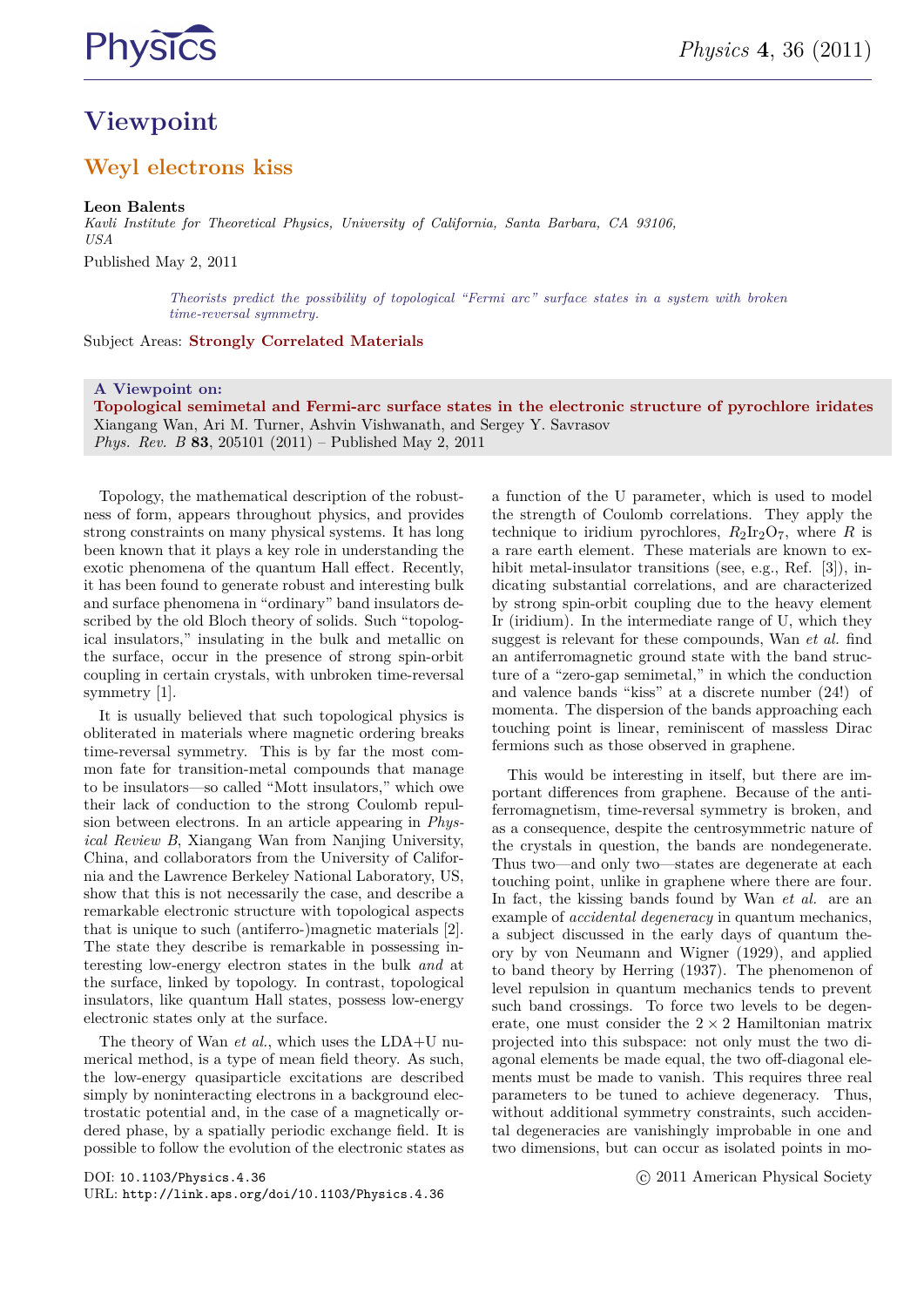

mentum space in three dimensions (the three components of the momentum serving as tuning parameters). An accidental touching of this type is called a *diabolical point.* The  $2 \times 2$  matrix Schrödinger equation in the vicinity of this point is mathematically similar to a twocomponent Dirac-like one, known as the Weyl equation. Thus the low-energy electrons in this state behave like Weyl fermions. A property of such a diabolical point is that it cannot be removed by any small perturbation, but may only disappear by annihilation with another diabolical point.

Actually such diabolical points were suggested previously in a very similar context by Murakami [4], who argued that such a semimetallic state would naturally arise as an intermediate between a topological insulator and a normal band insulator. That theory does not directly apply here, since Murukami assumed time-reversal symmetry, which is broken in Wan *et al.*'s calculations. However, inversion symmetry plays a similar role, and indeed the latter authors find that the Weyl semimetal is intermediate between an "ordinary" Mott insulator and an "axion insulator," somewhat analogous to the topological insulator. The axion insulator has a quantized magnetoelectric response identical to that of a (strong) topological insulator, but lacks the protected surface states of the topological insulator.

What is really new and striking about the recent paper is the implications for surface states. Remarkably, they find that certain surfaces (e.g.,  $\langle 110 \rangle$  and  $\langle 111 \rangle$ faces) have bound states at the Fermi energy, and that these states do not form the usual closed Fermi surfaces found in 2*d* or 3*d* metals. Instead, the states at the Fermi energy form open "arcs," terminating at the projection of diabolical points onto the surface Brillouin zone (see Fig. 1). Fermi arcs have appeared before in physics in experimental studies of high-temperature cuprate superconductors. However, in that context they are mysterious and puzzling, because they would seem to be prohibited by topology. The Fermi surface is by definition the boundary between occupied and unoccupied states, and if it terminates then one could go "around" the termination point and smoothly change from one to another, which is impossible at zero temperature. At a surface, this paradox is avoided because the surface states may unbind into the bulk when going around the end of a Fermi arc.

This theoretical proposal provides plenty of motivation for future experiments. Observation of the Fermi arcs would be striking, and provide a useful metric to gauge the empirical ones seen in the cuprates. The bulk Weyl fermions are also interesting and would be exciting to try to observe in transport. Simple phase-space considerations suggest that the low-energy electrons should be remarkably resistant to scattering by impurities. Most of this theory could apply to many other materials—the only necessary conditions are significant spin-orbit coupling and antiferromagnetic order preserving inversion symmetry (and the latter is only essential for some of the

DOI: 10.1103/Physics.4.36 URL: http://link.aps.org/doi/10.1103/Physics.4.36 [3] K. Matsuhira and et al, *J. Phys. Soc. Jpn.* **76**, 043706 (2007).

[4] S. Murakami, *New J. Phys*. **9**,356 (2007).

*Phys. Rev. B* **83**, 205101 (2011).

[5] D. A. Pesin and L. Balents, *Nature Phys.* **6**, 376 (2010).

[1] M. Z. Hasan and C. L. Kane, *Rev. Mod. Phys.* **82**, 3045 (2010). [2] X. Wan, A. M. Turner, A. Vishwanath, and S. Y. Savrasov,

c 2011 American Physical Society

physics). More generally, the work widens the range of



FIG. 1: Schematic image of the structure of the Weyl semimetal in momentum space. Two diabolical points are shown in red, within the bulk three-dimensional Brillouin zone. The excitations near each diabolical point behave like Weyl fermions. Each point is a source or sink of the flux (i.e., a monopole in momentum space) of the  $U(1)$  Berry connection, defined from the Bloch wave functions, as indicated by the blue arrows. The grey plane indicates the surface Brillouin zone, which is a projection of the bulk one. Wan *et al.* show that an odd number of surface Fermi arcs terminate at the projection of each diabolical point, as drawn here in yellow. In the iridium pyrochlores studied in the paper, a nonschematic picture would be significantly more complex, as there are 24 diabolical points rather than 2. (Credit: Alan Stonebraker)

unusual states of matter that have been proposed to arise in the regime of strong spin-orbit coupling and intermediate correlation. Despite the uncommon aspects described above, Wan *et al.*'s work is a mean-field theory, and yet more exotic possibilities have been suggested that are not describable in this way (e.g., Ref. [5]). Hopefully this is just the beginning of the theoretical and experimental exploration of this fascinating regime.

### **References**